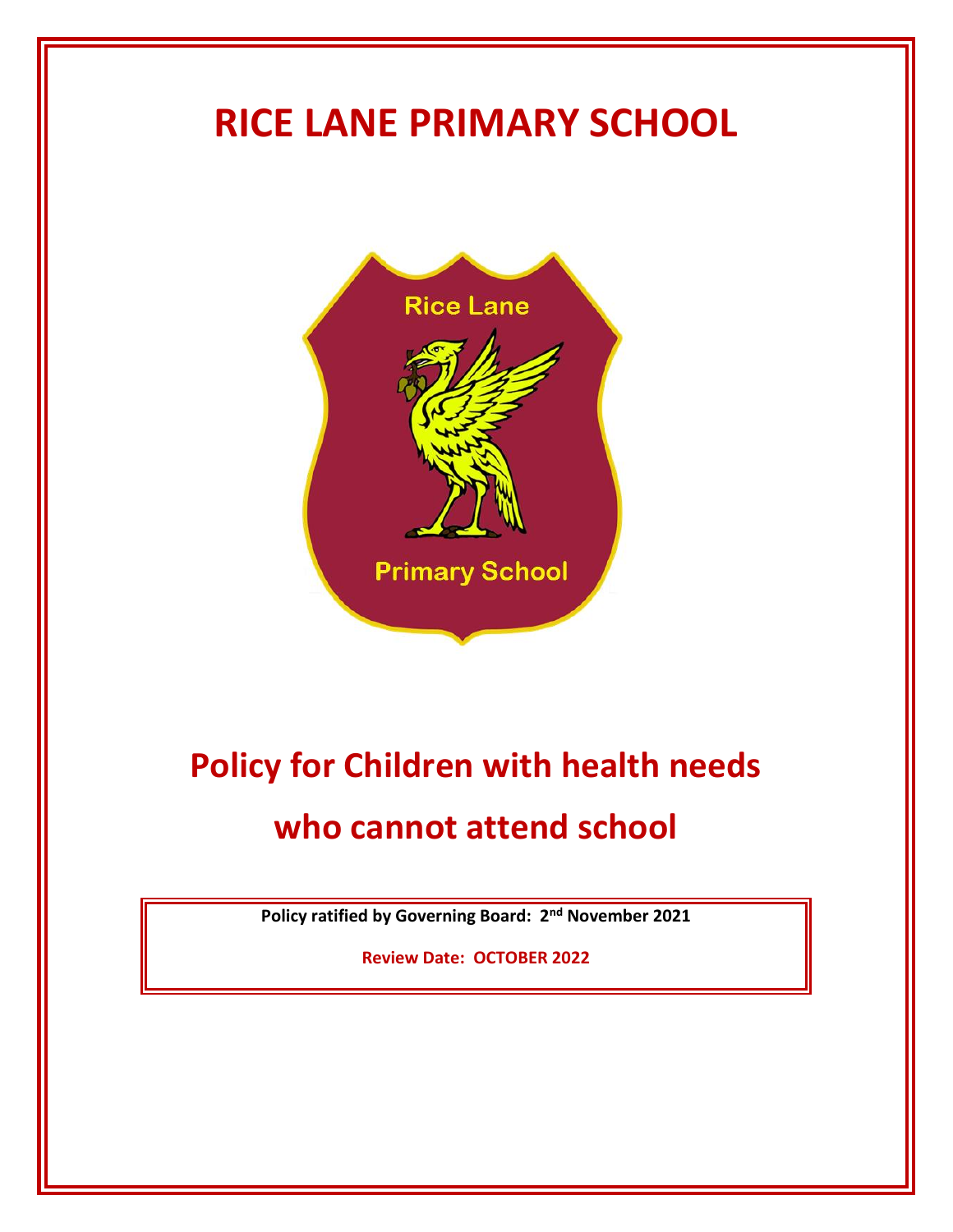## **Children with health needs who cannot attend school**

#### **Legislative context**

- • Section 19 of the Education Act 1996
- • Equality Act 2010

#### **Statutory Guidance**

Ensuring a good education for children who cannot attend school because of health needs

Statutory guidance for local authorities January 2013

This is statutory guidance from the Department for Education. Local authorities (LAs) must have regard to it when carrying out their duty to arrange suitable full-time education (or parttime when appropriate for the child's needs) for children who are unable to attend a mainstream or special school because of their health. This duty applies to all children and young people who would normally attend mainstream schools, including Academies, Free Schools, independent schools and special schools, or where a child is not on the roll of a school. It applies equally whether a child cannot attend school at all or can only attend intermittently.

## **School Mission Statement**

**Be. happy together Believe together Achieve together**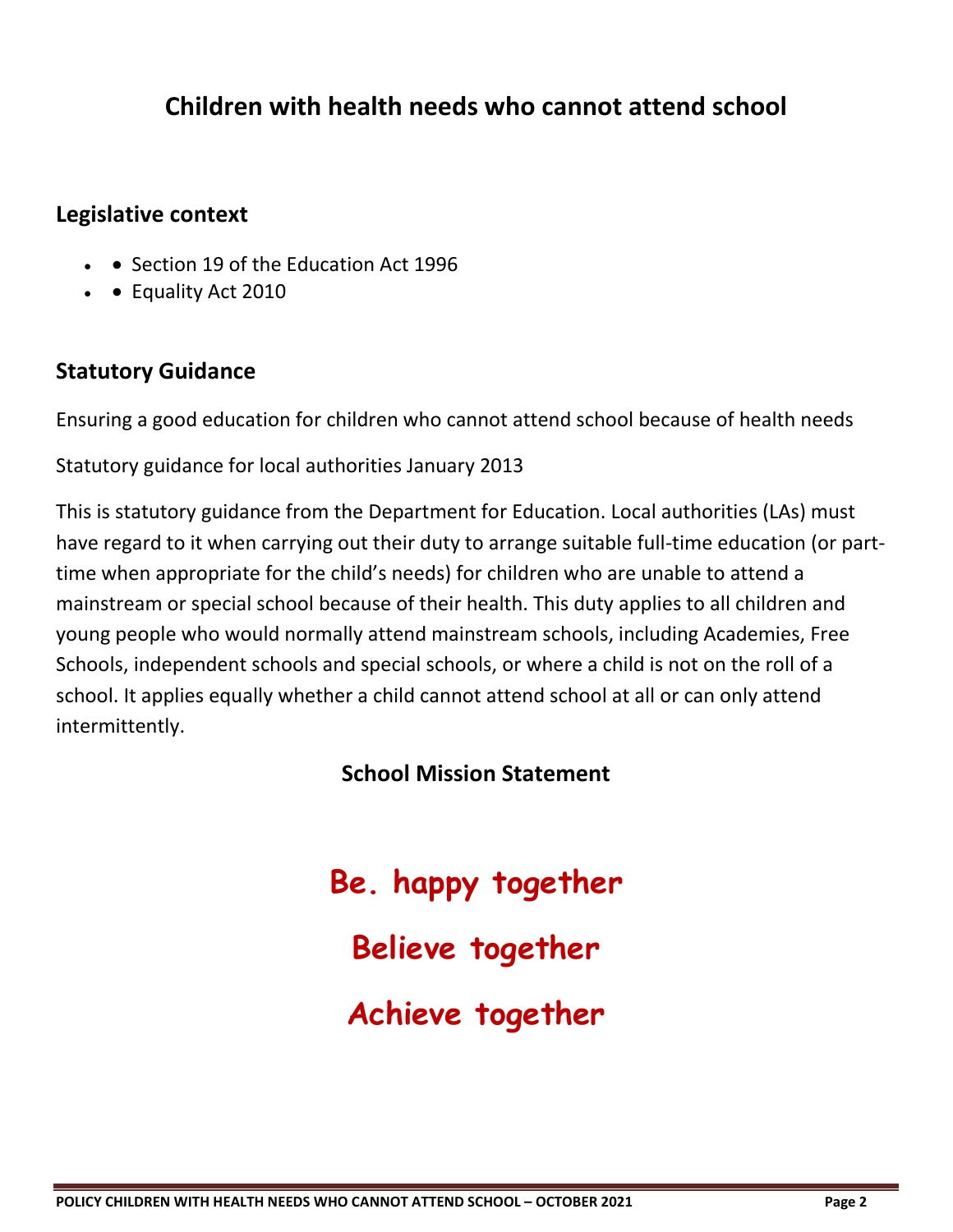## **Responsibilities:**

## **Local Authority**

LAs are responsible for arranging suitable full-time education for permanently excluded pupils, and for other children who – because of illness or other reasons – would not receive suitable education without such provision. This means that where a child cannot attend school because of health problems, and would not otherwise receive a suitable full-time education, the LA is responsible for arranging provision and must have regard to this guidance.

#### **1. Local authorities must:**

 $\circ$  • Arrange suitable full-time education (or as much education as the child's health condition allows) for children of compulsory school age who, because of illness, would otherwise not receive suitable education.

#### **2. Local authorities should:**

- Provide such education as soon as it is clear that the child will be away from school for 15 days or more, whether consecutive or cumulative. They should liaise with appropriate medical professionals to ensure minimal delay in arranging appropriate provision for the child.
- Ensure that the education children receive is of good quality, as defined in the statutory guidance Alternative Provision (2013), allows them to take appropriate qualifications, prevents them from slipping behind their peers in school and allows them to reintegrate successfully back into school as soon as possible.
- Address the needs of individual children in arranging provision. 'Hard and fast' rules are inappropriate: they may limit the offer of education to children with a given condition and prevent their access to the right level of educational support which they are well enough to receive. Strict rules that limit the offer of education a child receives may also breach statutory requirements.

#### **3.Local authorities should not:**

• Have processes or policies in place which prevent a child from getting the right type of provision and a good education.4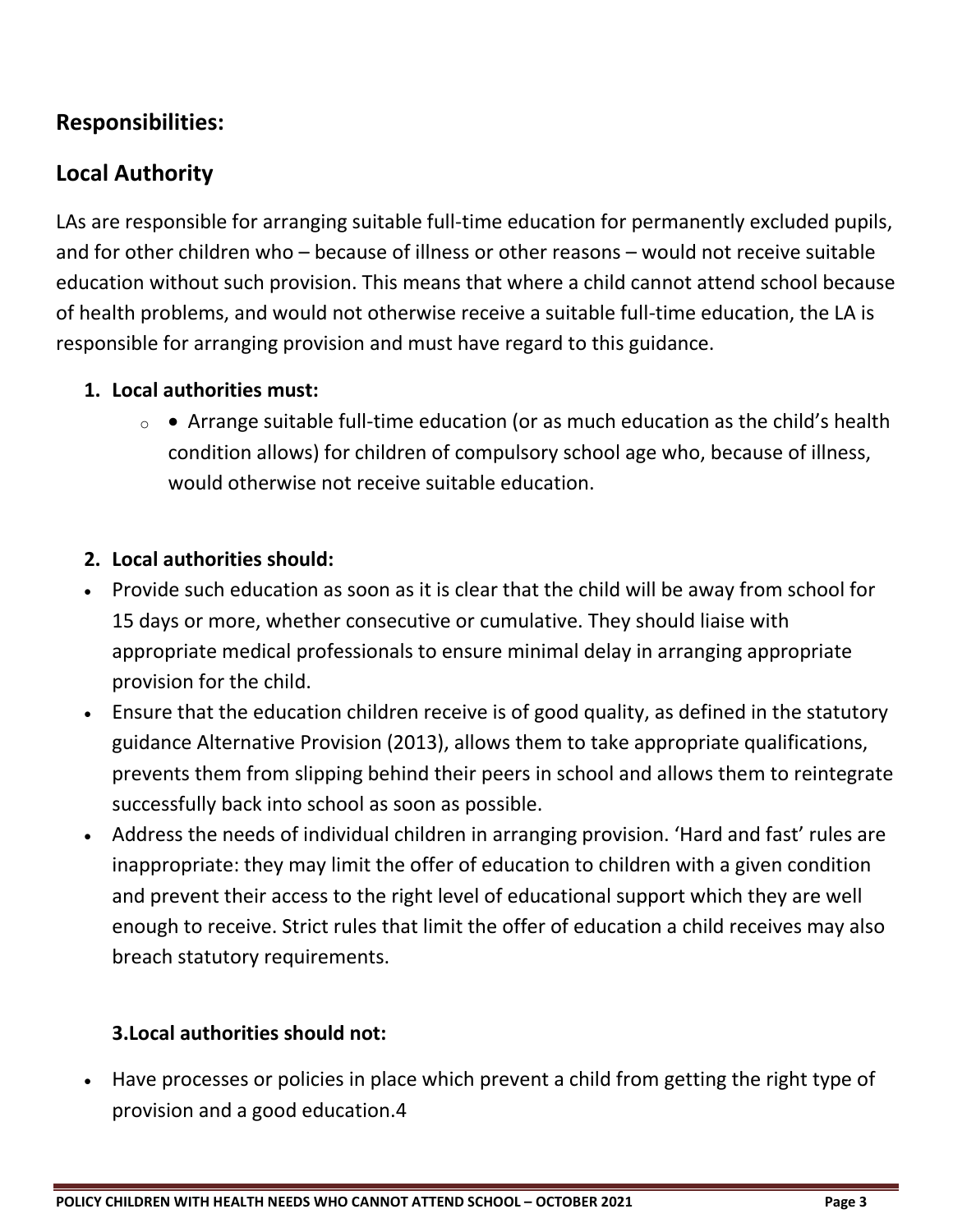- Withhold or reduce the provision, or type of provision, for a child because of how much it will cost (meeting the child's needs and providing a good education must be the determining factors).
- • Have policies based upon the percentage of time a child is able to attend school rather than whether the child is receiving a suitable education during that attendance.
- • Have lists of health conditions which dictate whether or not they will arrange education for children or inflexible policies which result in children going without suitable full-time education (or as much education as their health condition allows them to participate in).

#### **4. The LA should:**

- ▪ Have a **named officer** responsible for the education of children with additional health needs, and parents should know who that person is.
- **Have a written, publicly accessible policy statement** on their arrangements to comply with their legal duty towards children with additional health needs. The policy should make links with related services in the area - for example, Special Educational Needs and Disability Services (SEND), Child and Adolescent Mental Health Services (CAMHS), Education Welfare/Attendance Improvement Services, educational psychologists, and, where relevant, school nurses.
- **•** Review the provision offered regularly to ensure that it continues to be appropriate for the child and that it is providing suitable education.
- **■** Have clear policies on the provision of education for children and young people under and over compulsory school age.
- This legislation provides that LAs must not discriminate against disabled children and are under a duty to eliminate discrimination, foster equality of opportunity for disabled children and foster good relations between disabled and non-disabled children.
- LAs should make every effort to minimise the disruption to a child's education. For example, where specific medical evidence, such as that provided by a medical consultant, is not quickly available, LAs should consider liaising with other medical professionals, such as the child's GP, and consider looking at other evidence to ensure minimal delay in arranging appropriate provision for the child.
- More generally, LAs should be ready to take responsibility for any child whose illness will prevent them from attending school for 15 or more school days, either in one absence or over the course of a school year, and where suitable education is not otherwise being arranged.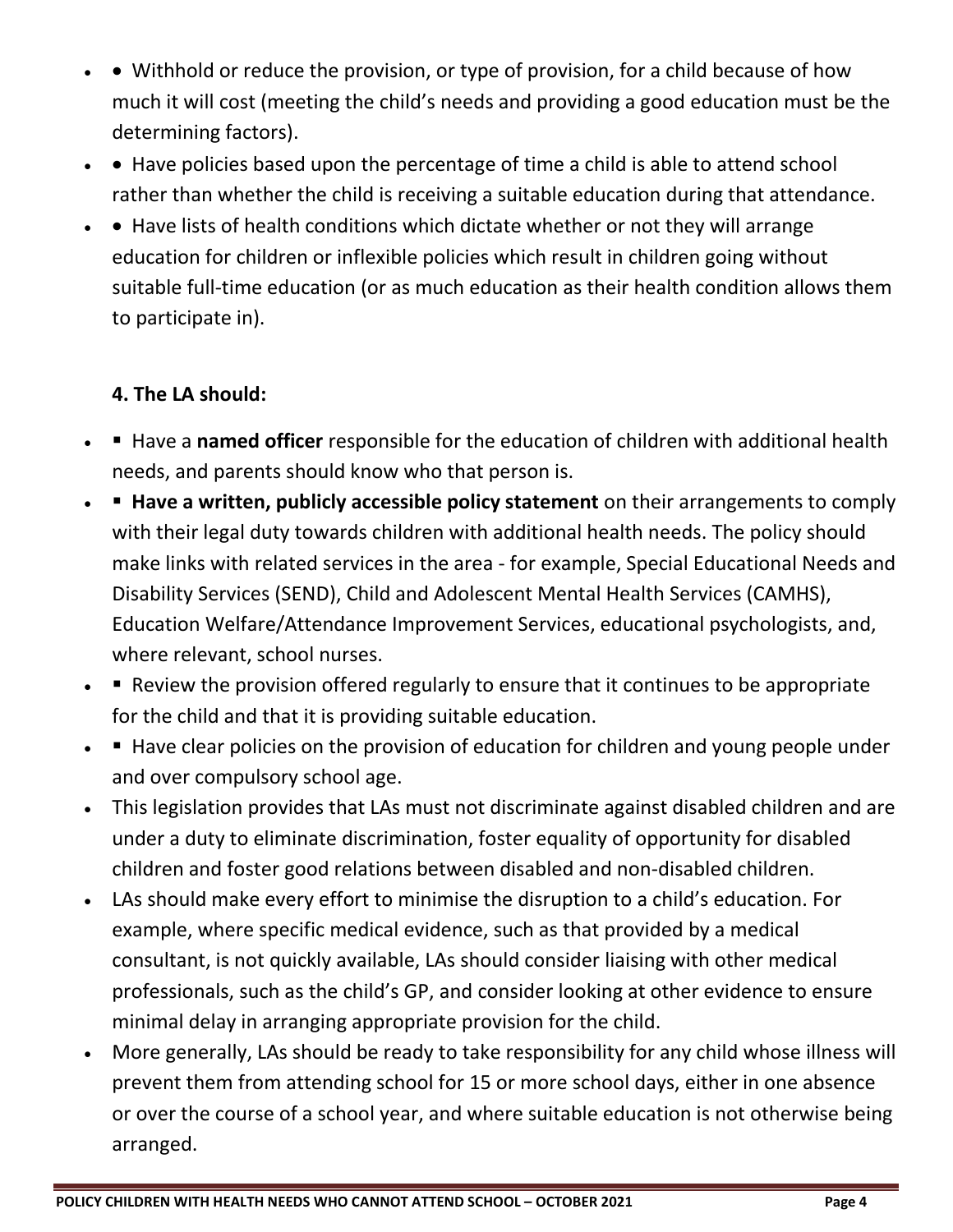- LAs should work with schools to complement the education a child
- receives if they cannot attend school full-time but are well enough to have education in other ways.

## **School Responsibilities**

To undertake their best endeavours to ensure that all children, regardless of their personal circumstance or education setting receive a good education.

As far as possible ensure, in cooperation with all relevant partners, that alternative provision, and the support framework which surrounds it, should enable a pupil to maintain academic progression and attainment, and allow them to thrive and prosper in the education system.

Local authorities, schools, providers, relevant agencies and parents should work together constructively in order to ensure the best outcomes for a pupil.

Children unable to attend school because of health needs should be able to access suitable and flexible education appropriate to their needs. The nature of the provision must be responsive to the demands of what may be a changing health status.

Schools can also play a big part in making sure that the provision offered to the child is as effective as possible and that the child can be reintegrated back into school successfully.

A child unable to attend school because of health needs must not be removed from the school register without parental consent and certification from the school medical officer, even if the LA has become responsible for the child's education.

## **Reintegration**

When reintegration into school is anticipated, LAs should work with the school (and hospital school, PRU/home tuition services if appropriate) to plan for consistent provision during and after the period of education outside school.

LAs should work with schools to set up an individually tailored reintegration plan for each child. This may have to include extra support to help fill any gaps arising from the child's absence. It may be appropriate to involve the school nurse at this stage as they may be able to offer valuable advice. The school nurse will also want to be aware that the child is returning to school, so that they can be prepared to offer any appropriate support. Under equalities legislation10 schools must consider whether they need to make any reasonable adjustments to provide suitable access for the child.